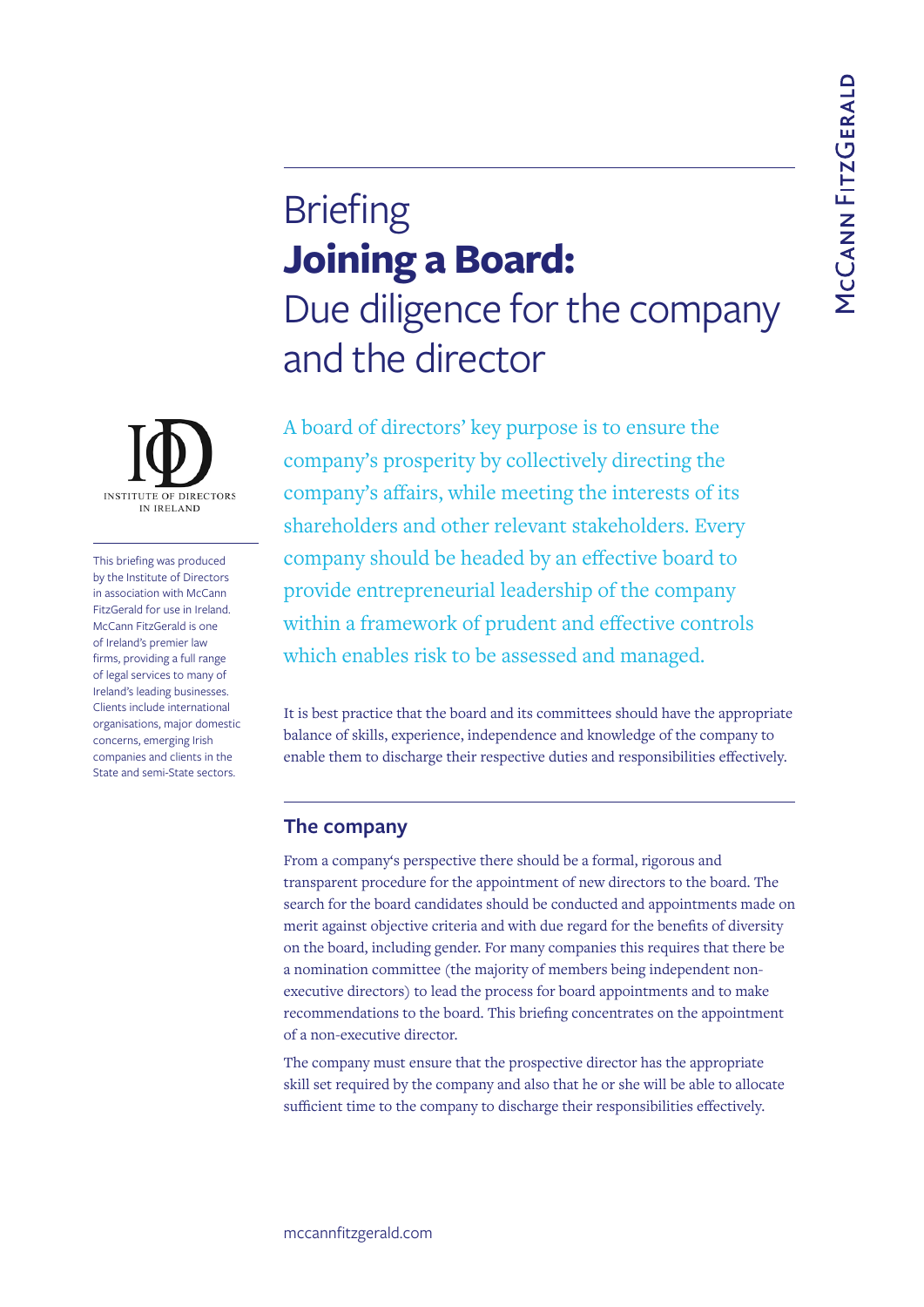Once a company identifies a suitable nonexecutive director and wishes to make an appointment, a letter of appointment should be put in place to cover the following matters:

- the role which the company wishes the director to play both in general and specific terms;
- the length of the term for which he or she is appointed;
- how a removal from appointment will be effected, including by reason of default by the director;
- the remuneration he or she will receive in his or her position as director;
- the requirement to comply with rules and regulations (if the company is in a regulated sector, fitness and probity rules may need to be complied with by the new director before an appointment can be made);
- the requirement to attend a minimum number of board meetings and more generally the likely time commitment;
- requirements as to confidentiality and non competition; and
- the obligation to undertake further training or refresher courses.

A properly drafted letter of appointment will provide both the prospective director and the appointing company with clear parameters within which each should operate so that the appointment will be successful with each party knowing exactly what is required of them. The company should also organise induction training for the new director (see below).

## **The new director**

Before accepting an appointment as a director, it is important from a practical perspective that the prospective director undertakes a thorough examination of the company and how it conducts its affairs to ensure that he or she is entirely comfortable with how the company and its board operates and has determined that his or her skills, experience and own standards will fit well. The prospective director will want to ensure that, if appointed, he or she will not incur claims or liability as a director where the company is poorly run from a corporate governance viewpoint.

On 12 May 2011, the Chartered Governance Institute ("**CGI**") published an updated version of its Guidance Note, "Joining the right board: Due diligence for prospective directors" (available at [www.icsa.org.uk\)](https://www.icsa.org.uk/ireland). The Guidance Note is designed to advise a prospective director on the due diligence process he or she should undertake prior to joining a company.

The Guidance Note examines how a potential director should undertake due diligence. It states that the starting point should be the company's annual report and its website. The company's business model, how it is governed, its operational and financial performance, its market environment, recent company performances, company strategy, uncertainties, risks and financial performance should all be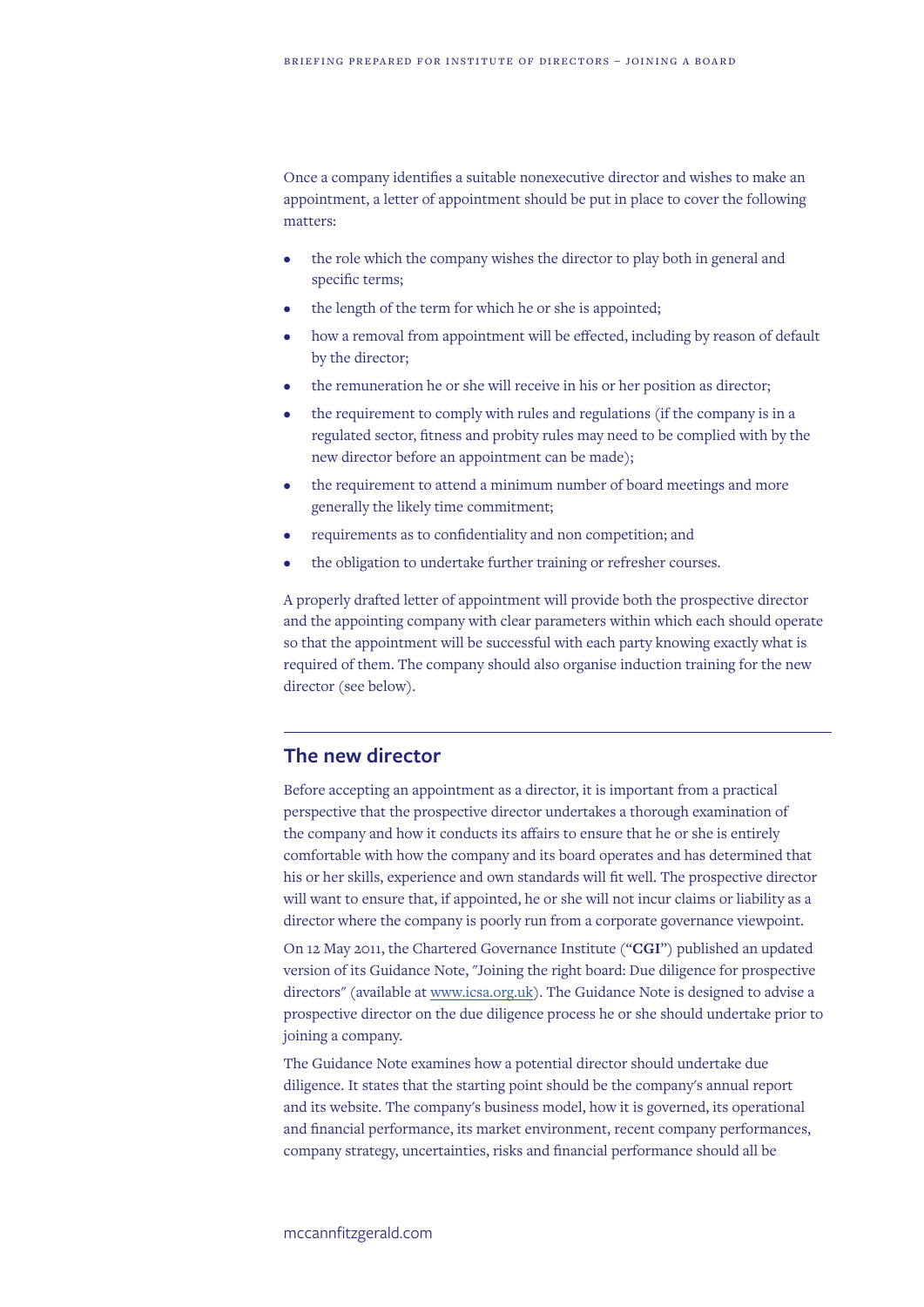examined. A review of all such corporate information will assist a prospective director in making an informed decision as to the current state of affairs of the company.

The Guidance Note recommends that before accepting a role, a prospective director should have pre-appointment meetings with the chairperson, CEO, CFO, company secretary and all members of the nomination committee, if not the entire board. It suggests that a prospective director should discuss with the board the outcome of the last board evaluation process and the plans to tackle any areas considered to be in need of development. It also states that it may be beneficial for a prospective director to meet some directors in pairs or in small groups as this can give an indication of the dynamics between board members.

If a prospective director is proposing to become chairperson or chair of the audit or remuneration committee, meetings should be set up in addition with the auditors, the head of internal audit or the remuneration advisers, as appropriate. The Guidance Note recommends that a prospective director should consider whether there are any other external advisers to the company whom he or she could usefully meet. A prospective director should also check scheduled board meetings for the year ahead early on in the due diligence process to ensure that he or she can attend most, if not all, of the planned meetings in the first year.

The Guidance Note also sets out a list of questions of the type a prospective director may want to consider before making a decision. The areas covered by these questions are as follows:

- the business:
- the company's governance arrangements;
- the board (covering board composition, boardroom behaviour, operational matters and board evaluation);
- the role of the non-executive directors;
- remuneration;
- investor relations; and
- risk management.

CGI comment in the Guidance Note that some of the questions may be answered by reviewing available sources of information but that a prospective director should be aware that the company will be unable to disclose certain confidential or price sensitive information prior to his or her formal appointment (and induction training – see below) and should, if applicable, make himself or herself aware of and observe, the insider trading and market abuse laws and regulations in respect of insider information.

The new director, if accepting an appointment, should request that an appointment letter is put in place.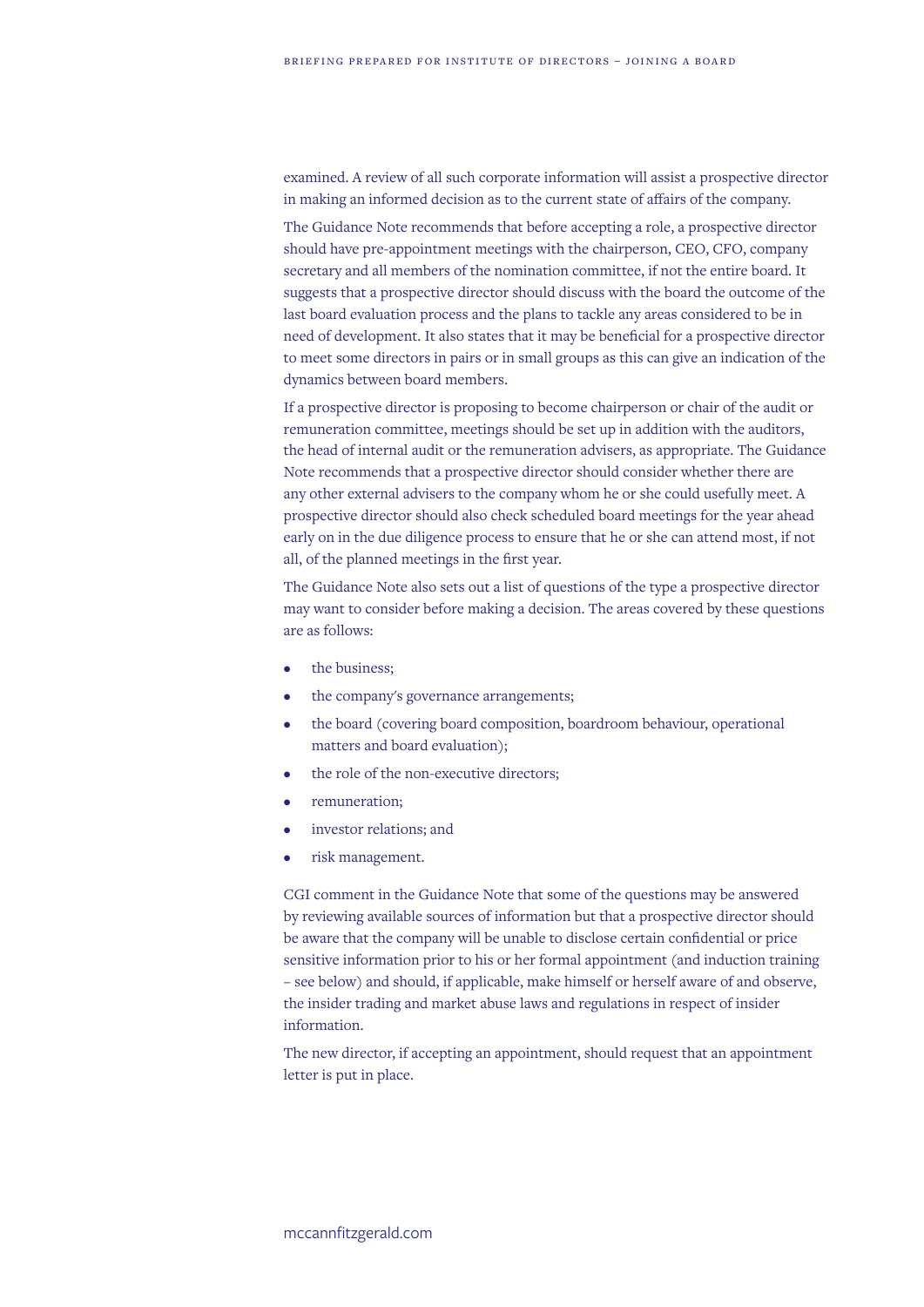Before accepting an appointment, the prospective director should make enquiries regarding the induction training offered by the company. It is very important for a company as well as for a new director that induction training is provided as it will ensure that a new director is able to make a valuable contribution to the board at an early stage. Often the company secretary will provide the induction training and provide the new director with an induction package comprising relevant governance information for the company (including details on board duties and responsibilities, codes of conduct, calendar of meetings, contact information, company strategic plan, copy recent minutes *etc*).

A company director should also bear in mind that, except in limited circumstances, companies are not permitted to undertake to indemnify or exempt directors against any liability arising from negligence, default, breach of duty or breach of trust relating to the company. A company may however purchase and maintain insurance for directors and officers ("**D&O**") against such liability. Often a director will maintain their own D&O policy. D&O policies operate on a claims made basis and not on an occurrence basis, so it is important to have cover in place when the claim is made (this might be after the director has ceased to be a director). Insurance cover should not be regarded as a substitute for a director conducting proper due diligence before his or her appointment or for complying with his or her obligations as a director during his or her appointment, being the legal obligations and the standards required by best practice corporate governance.

## *Further information is available from*



**Garreth O'Brien** Partner +353 1 607 1489 garreth. obrien @mccannfitzgerald.com



**Peter Osborne Consultant** +353 1 611 9159 peter.osborne @mccannfitzgerald.com



**Frances Bleahene** Senior Associate +353 1 607 1466 frances.bleahene @mccannfitzgerald.com

*Alternatively, your usual contact in McCann FitzGerald will be happy to help you further.*